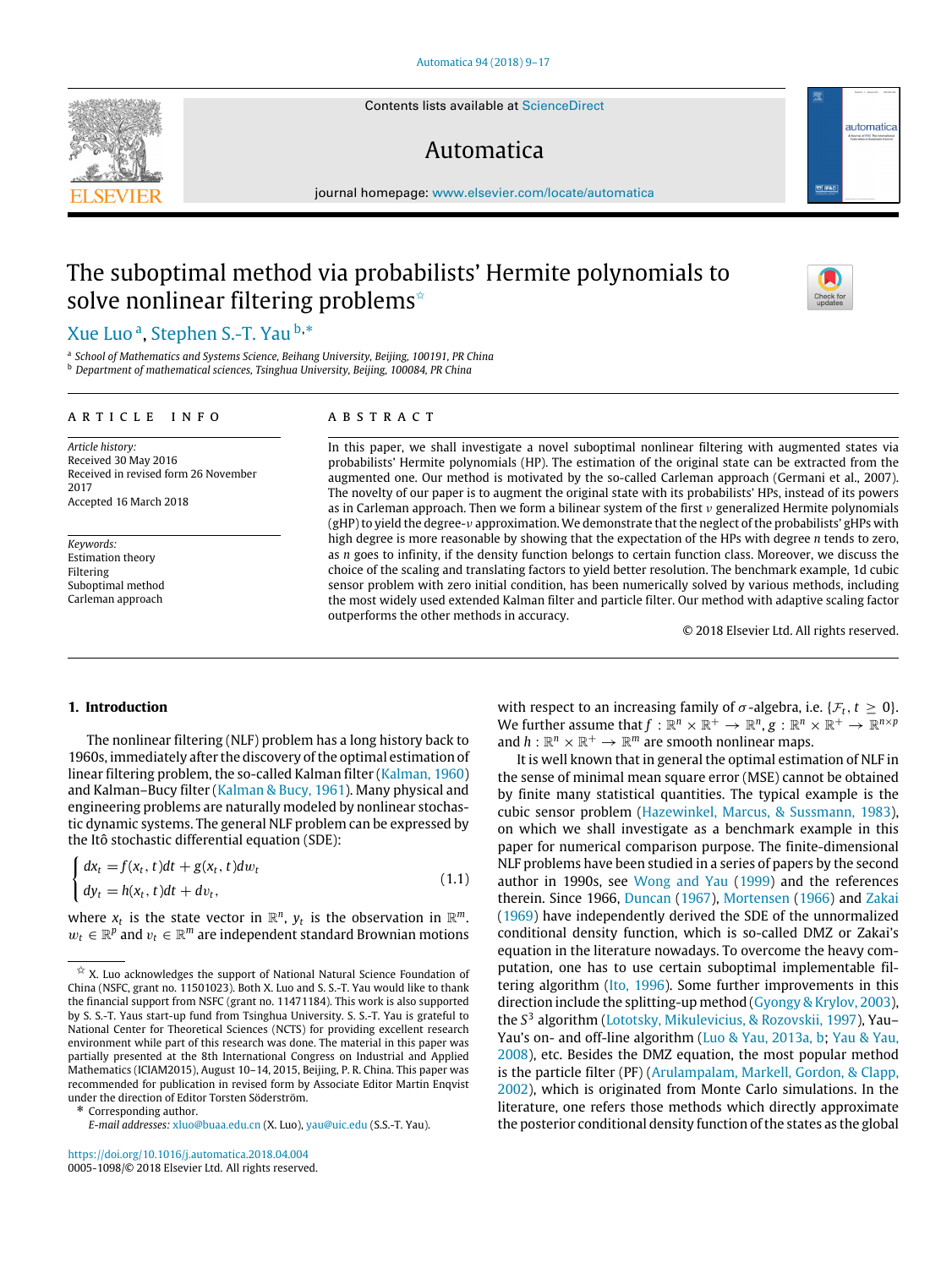approaches, see exhaustive discussion in the survey paper of the first author [\(Luo,](#page-8-14) [2014\)](#page-8-14).

Compared with the global approaches, the more handy and efficient ones are the so-called local approaches, such as the extended Kalman filter (EKF) [\(Gelb,](#page-8-15) [1984\)](#page-8-15), Gaussian sum filter [\(Ito](#page-8-16) [&](#page-8-16) [Xiong,](#page-8-16) [2000\)](#page-8-16), unscented Kalman filter [\(Julier](#page-8-17) [&](#page-8-17) [Uhlmann,](#page-8-17) [2004\)](#page-8-17), ensemble Kalman filter [\(Evensen,](#page-8-18) [2003\)](#page-8-18), etc. Recently, [Germani,](#page-8-19) [Manes,](#page-8-19) [and](#page-8-19) [Palumbo](#page-8-19) [\(2007\)](#page-8-19) used the Carleman approximation to form a bilinear system (linear drift and multiplicative noise) of the appropriate augmented states. The suboptimal estimation of the bilinear SDE has been developed in [Carravetta,](#page-8-20) [Germani,](#page-8-20) [and](#page-8-20) [Shuakayev](#page-8-20) [\(2000\)](#page-8-20). The suboptimal linear estimate for continuous– discrete bilinear system has been studied in [Chen,](#page-8-21) [Luo,](#page-8-21) [and](#page-8-21) [Yau](#page-8-21) [\(2017\)](#page-8-21). To form a closed system, one has to ignore all the higher moments. The moments of degree greater than  $\nu + 1$  are ignored to yield the  $\nu$ th approximation. Intuitively, the larger  $\nu$  one chooses, the more moments one keeps, and the more accurate estimation should be obtained. However, it may be inappropriate to do so for most NLF problems. Actually, as early as in 1967, it is [Kushner](#page-8-22) [\(1967\)](#page-8-22) who considered the moment sequences (see further discus-sions in Akhiezer & Krein, [1962\)](#page-7-1), which states that even for the onedimensional random variable, the moment sequence has to satisfy the following inequalities:

$$
m_2 > 0
$$
,  $m_4 > m_2^2$ ,  $m_6 > m_4^2/m_2$ , ...,

where  $m_s$ ,  $s = 1, 2, \ldots$ , represent the *s*-moment of the random variable. In particular, in the case that the standard Gaussian distribution is obeyed, all the higher moments of this random variable can be computed explicitly:

$$
m_s = \begin{cases} 0, & \text{all odd } s \ge 1\\ (s-1)!! \, m_2^s, & \text{all even } s \ge 2, \end{cases}
$$
 (1.2)

where  $(s - 1)!! = 1 \cdot 3 \cdot 5 \cdots (s - 1)$ . It is easy to see that no matter how small  $m_2$  is, the even moments grow without bound as  $s \rightarrow \infty$ . Therefore, it is inappropriate to let all the higher moments to be zero. In [Luo,](#page-8-23) [Jiao,](#page-8-23) [Chiou,](#page-8-23) [and](#page-8-23) [Yau](#page-8-23) [\(2015,](#page-8-23) [2016\)](#page-8-23), the authors considered to augment the original states with their central moments instead.

In this paper, we shall focus on the system of one dimensional state, i.e.  $x \in \mathbb{R}$ , and improve the Carleman approach by augmenting the original states via its gHPs  $\left\{He_j^{\alpha,\beta}(x)\right\}_i^{\infty}$ *j*=0 (defined in [\(2.3\)\)](#page-1-0). The new state is defined as

$$
He_{1:v}^{\alpha,\beta}(x_t) = \left[He_1^{\alpha,\beta}(x_t)He_2^{\alpha,\beta}(x_t)\cdots He_v^{\alpha,\beta}(x_t)\right]^T.
$$

We derive the evolution system of  $He^{\alpha,\beta}_{1:\nu}(x_t)$  and obtain the estimation of  $He_{1:v}^{\alpha,\beta}(x_t)$ , instead of the original state HPs  $x_t$ . It can be shown

that  $\mathscr{\mathcal{E}}\left[\mathit{He}_{j}^{\alpha,\beta}(\xi)\right]$  tends to zero, as  $j\rightarrow\infty$ , if  $\alpha,\,\beta$  are chosen prop-

erly, when the density function of the random variable  $\xi$  belongs to certain class of functions. Thus, compared with the Carleman approach, we believe that it is more appropriate by letting all  $He^{ \alpha, \beta}_{j}(\xi) \equiv 0, j > \nu$  to be zero in our degree- $\nu$  approximation, and our method can yield more accurate estimations. Furthermore, we have two more parameters, the scaling factor  $\alpha$  and the translating factor  $\beta$ , to be tuned to yield even better results.

Theoretically, this algorithm can also be applied to the highdimensional state, by augmenting the original state  $x_t\, \in\, \mathbb{R}^d$  with its Kronecker product of HPs:

**He**<sup>α,β</sup></sup><sub>1:ν</sub> =  $\otimes_{i=1}^{d}He_{1:v,i}^{\alpha_{i},\beta_{i}},$ where  $He_{1:v,i}^{\alpha_i,\beta_i} = \left[He_1^{\alpha_i,\beta_i}(x_i)He_2^{\alpha_i,\beta_i}(x_i)\,\cdots\,He_{v_i}^{\alpha_i,\beta_i}(x_i)\right]^T, i = 1,2,$ . . . , *d*. However, due to the fact that the product of two HPs is no longer a HP, see  $(2.7)$ , the matrices  $(3.27)-(3.30)$  $(3.27)-(3.30)$  may not be evaluated efficiently, compared to the Carleman approach, where the Kronecker algebra serves as a powerful tool.

Our paper is organized as follows. In Section [2,](#page-1-2) we state some facts of the gHPs. In Section [3,](#page-1-3) we formulate our method of degree- $\nu$  in detail, and we show the fact that the expectation of the HPs in random variable  $\xi$  tends to zero, as the degree approaches infinity, when the density function of  $\xi$  belongs to the exponential decay class. Section [4](#page-4-0) is devoted to the numerical experiments. The cubic sensor problem has been solved numerically as a benchmark example by different methods. The conclusions are drawn in the last section.

#### <span id="page-1-2"></span>**2. Preliminaries**

In this section, we shall give some basic and useful facts of the generalized probabilists' Hermite polynomials (gHP). We call

<span id="page-1-0"></span>
$$
He_n^{\alpha,\beta}(x) = He_n(\alpha(x-\beta))
$$
\n(2.3)

the gHP, where  ${He_n(x)}_{n=0}^{\infty}$  are the Hermite polynomials (HP),  $\alpha >$ 0 is the scaling factor and  $\beta \in \mathbb{R}$  is the translating factor. The following properties hold:

$$
\left(He_n^{\alpha,\beta}(x)\right)' = \alpha n \, He_{n-1}^{\alpha,\beta}(x),\tag{2.4}
$$

$$
He_{n+1}^{\alpha,\beta}(x) = \alpha(x-\beta)He_n^{\alpha,\beta}(x) - nHe_{n-1}^{\alpha,\beta}(x),\tag{2.5}
$$

and

$$
\int_{\mathbb{R}} H e_n^{\alpha,\beta}(x) H e_m^{\alpha,\beta}(x) w_{\alpha,\beta}(x) dx = \sqrt{2\pi} n! \delta_{nm},
$$
\n(2.6)

where  $w_{\alpha,\beta}(x) = e^{-\frac{\alpha^2(x-\beta)^2}{2}}$ . For any nonnegative integers *n* and *m*, we have

<span id="page-1-1"></span>
$$
He_n^{\alpha,\beta}(x)He_m^{\alpha,\beta}(x) = \sum_{p \le n \wedge m} A_{n,m,p}He_{n+m-2p}^{\alpha,\beta}(x),\tag{2.7}
$$

where

<span id="page-1-5"></span>
$$
A_{n,m,p} = \frac{n!m!}{p!(n-p)!(m-p)!}.
$$
\n(2.8)

The next lemma is the key observation, which explains why we choose to augment the original state by its gHPs. Essentially, it says that  $\mathcal{E}\left(He_j^{\alpha,\bar{\beta}}(\xi)\right) \rightarrow 0$ , as  $j \rightarrow \infty$ , with properly chosen  $\alpha$  and  $β$ , if the density function of the random variable ξ obeys Gaussian distribution. Similar statement and proof can be found in Lemma 2.3, [Luo](#page-8-24) [\(2006\)](#page-8-24).

<span id="page-1-6"></span>**Lemma 1.** *Suppose that the random variable*  $\xi \sim \mathcal{N}(a, b^2)$ *. Then for any*  $\mu \in \mathbb{R}$ *, we have* 

$$
\mathcal{E}\left[He_n^{1/b,a}(\xi+\mu)\right] = \left(\frac{\mu}{b}\right)^n.
$$

*In particular, for any*  $|\mu| < b$ ,

<span id="page-1-4"></span>
$$
\lim_{n \to \infty} \mathcal{E}\left[ H e_n^{1/b, a} (\xi + \mu) \right] = 0. \tag{2.9}
$$

The above lemma suggests that if the appropriate scaling factor 1  $\frac{b}{b}$  is chosen according to  $\mu$ , then the expectation of the set arbitrarily small, provided the order of the polynomial is high is chosen according to  $\mu$ , then the expectation of HPs can be enough. That is to say, the higher order terms are negligible in some sense.

#### <span id="page-1-3"></span>**3. Degree-**ν **approximation via gHPs**

In this section, we shall derive the degree- $\nu$  suboptimal method via gHPs. We begin with showing that the expectation of the gHP tends to zero as the degree goes to infinity, if the density function of the state belongs to the exponential decay class (see [Definition 1\)](#page-2-0).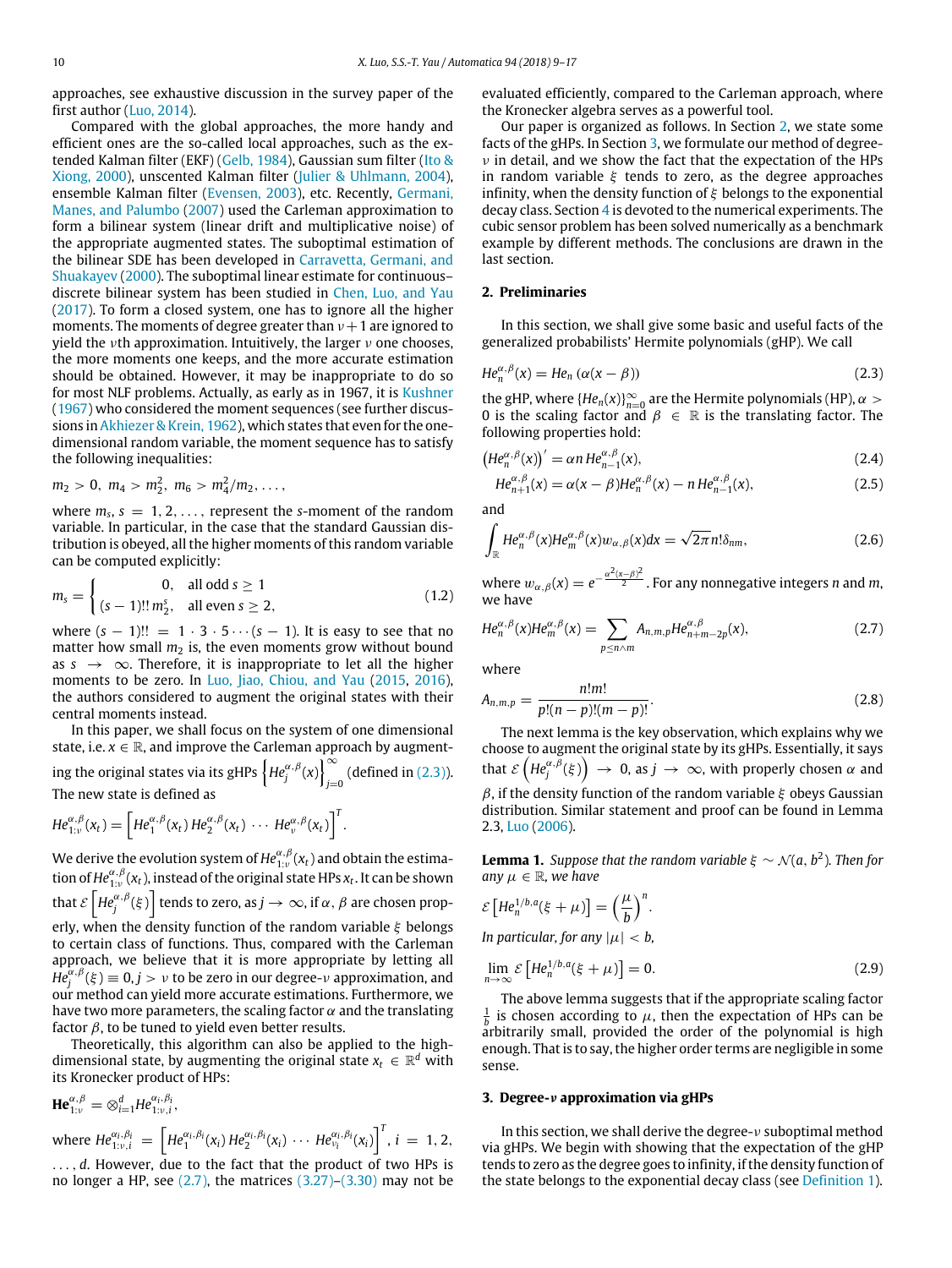### *3.1. Functions of exponential decay class*

Let us define the so-called functions of exponential decay and show that if the density function of the random variable  $\xi$  is in this class, the similar result as [\(2.9\)](#page-1-4) also holds.

For any function  $f(x) \in L^2(\mathbb{R})$ , it can be represented as

$$
f(x) = \sum_{i=0}^{\infty} \hat{f}_i H_i^{\alpha,\beta}(x),\tag{3.10}
$$

where  $H_i^{\alpha,\beta}(x)$  are the generalized Hermite function

$$
H_i^{\alpha,\beta}(x) := \frac{1}{\sqrt{2\pi i!}} H e_i^{\alpha,\beta}(x) e^{-\frac{\alpha^2(x-\beta)^2}{2}},
$$

and the so-called Fourier–Hermite coefficients are

<span id="page-2-2"></span>
$$
\hat{f}_i: \stackrel{(2.6)}{=} \int_{\mathbb{R}} f(x) H e_i^{\alpha,\beta}(x) dx.
$$
\n(3.11)

<span id="page-2-0"></span>**Definition 1.** We say the density function  $p(x) \in L^2(\mathbb{R})$  belongs to the **exponential decay class** with respect to  $(\alpha, \beta)$ , if for any  $|\mu| < \frac{1}{\alpha}$ , there exists some constant  $C > 0$  and  $\eta \in (0, 1 - \alpha |\mu|)$ , such that

<span id="page-2-1"></span>
$$
|\hat{p}_i| \leq C\eta^i,\tag{3.12}
$$

where  $\hat{p}_i$ ,  $i = 0, 1, 2, \ldots$ , are Fourier–Hermite coefficients of  $p(x)$ .

#### **Remark 1.**

(1) It is not hard to see that the exponential decay class is nonempty, since the standard Gaussian belongs to this class with respect to (1, 0), due to the fact that  $\hat{p}_0 = 1$  and  $\hat{p}_i = 0$ , for all  $i \geq 1$ . Actually, there are infinitely many functions in this class. For instance, all  $H_i^{\alpha,\beta}(x)$ ,  $i = 1, 2, \ldots$ , belong to the exponential decay class with respect to  $(\alpha, \beta)$ , since

$$
(\widehat{H_i^{\alpha,\beta}})_j = \begin{cases} 1, & j = i \\ 0, & \text{otherwise.} \end{cases}
$$

(2) Condition [\(3.12\)](#page-2-1) is not so restrictive as it seems to be. Similar as Riemann–Lebesgue lemma claims, the coefficients approach to zero rapidly, provided the function is smooth enough. In [Boyd](#page-8-25) [\(1984\)](#page-8-25), Boyd claimed that if *f* (*z*) is an entire function in complex plane and decays as super-Gaussian at  $\pm\infty$  on the real-axis, i.e.  $f(x) \sim \mathcal{O}(e^{-C|x|^k})$ ,  $x \in \mathbb{R}$ , for some *k* > 2, then the convergence rate of the *N*th Hermite coefficient [\(3.11\)](#page-2-2) is faster than the order  $O(e^{-CN^r})$ , for some  $\text{constant } C > 0 \text{ and } r \leq \frac{k}{2(k-1)}$ .

**Theorem 1.** *Given*  $\alpha > 0$ ,  $\beta \in \mathbb{R}$ . If random variable  $\xi$  has density function  $p(x) \in L^2(\mathbb{R})$  and belongs to the exponential decay class with *respect to*  $(\alpha, \beta)$ , then for any  $|\mu| < \frac{1}{\alpha}$ , we have

<span id="page-2-3"></span>
$$
\lim_{n \to \infty} \left| \mathcal{E} \left[ H e_n^{\alpha, \beta} (\xi + \mu) \right] \right| = 0. \tag{3.13}
$$

**Proof.** With similar computation in Lemma 2.3, [Luo](#page-8-24) [\(2006\)](#page-8-24), we have

$$
\mathcal{E}\left[He_n^{\alpha,\beta}(\xi+\mu)\right]
$$
  
= 
$$
\sum_{i=0}^n \frac{(\alpha\mu)^i}{i!} \frac{n!}{(n-i)!} \mathcal{E}\left[He_{n-i}^{1,0}(\alpha(\xi-\beta))\right]
$$
  
= 
$$
\sum_{i=0}^n \frac{(\alpha\mu)^i}{i!} \frac{n!}{(n-i)!} \hat{p}_{n-i},
$$
 (3.14)

where the last equality follows from the fact that

$$
\mathcal{E}\left[He^{\alpha,\beta}_k(\xi)\right] \stackrel{(3.10)}{=} \int_{\mathbb{R}} He^{\alpha,\beta}_k(x) \sum_{i=0}^{\infty} \hat{p}_i H_i^{\alpha,\beta}(x) dx = \hat{p}_k.
$$

Since the density function  $p(x)$  belongs to the exponential decay class with respect to  $(\alpha, \beta)$ , we have for any  $|\mu| < \frac{1}{\alpha}$ , there exists some constant  $C > 0$  and  $\eta \in (0, 1 - \alpha | \mu|)$  such that [\(3.12\)](#page-2-1) holds. Hence, we have

$$
\left| \mathcal{E} \left[ H e_n^{\alpha,\beta} (\xi + \mu) \right] \right| \stackrel{(3.14)}{\leq} C \sum_{i=0}^n \frac{(\alpha |\mu|)^i}{i!} \frac{n!}{(n-i)!} \eta^{n-i}
$$

$$
= C(\alpha |\mu| + \eta)^n. \tag{3.15}
$$

<span id="page-2-4"></span>Eq. [\(3.13\)](#page-2-3) follows immediately by taking limit on both sides of [\(3.15\)](#page-2-4) and the fact that  $\eta \in (0, 1 - \alpha|\mu|)$ . □

#### *3.2. Derivation of degree-*ν *approximation for 1-d NLF problems*

The basic idea of our method is to augment the original state via its gHPs. The augmented states satisfy an infinite-dimensional bilinear system. To form a closed system, we ignore all the HPs of degree greater than ν.

It is well known that  ${He_k(x)}_{k=0}^\infty$  form an orthogonal basis of  $L^2(\mathbb{R})$ , so do  $\{He_k^{\alpha,\beta}(x)\}_{k=0}^{\infty}$ , for given  $\alpha > 0$  and  $\beta \in \mathbb{R}$ . Assume that *f*, *g* and  $h \in C^{\infty}$  ([0, *T*]; *L*<sup>2</sup> (R)). One can always expand these functions with respect to the gHPs:

<span id="page-2-7"></span>
$$
\circ (\mathbf{x}, t) = \sum_{k=0}^{\infty} \circ_{k}^{\alpha, \beta}(t) H e_{k}^{\alpha, \beta}(\mathbf{x}), \tag{3.16}
$$

where  $\circ_k^{\alpha,\beta}$  are smooth functions of *t*, which can be computed by

<span id="page-2-6"></span>
$$
\circ_k^{\alpha,\beta}(t) = \frac{1}{\sqrt{2\pi}n!} \int_{\mathbb{R}} \circ(x,t) H e_k^{\alpha,\beta}(x) e^{-\frac{\alpha^2(x-\beta)^2}{2}} dx, \tag{3.17}
$$

where ∘ represents *f* , *g* and *h*. For conciseness of notation, we will drop the superscript  $\alpha$ ,  $\beta$  in  $f_k^{\alpha,\beta}$ ,  $g_k^{\alpha,\beta}$  and  $h_k^{\alpha,\beta}$  in the sequel, if there is no confusion.

According to Itô lemma [\(Jazwinski,](#page-8-26) [1970\)](#page-8-26), we have

$$
d H e_j^{\alpha,\beta}(x_t)
$$
\n
$$
(1.1)_{\alpha}^{(2.4)} \left[ \alpha j H e_{j-1}^{\alpha,\beta}(x_t) f + \frac{1}{2} \alpha^2 j(j-1) H e_{j-2}^{\alpha,\beta}(x_t) (gQg) \right] dt
$$
\n
$$
+ \alpha j H e_{j-1}^{\alpha,\beta}(x_t) g dw_t
$$
\n
$$
(\frac{(3.16)}{\epsilon} \alpha j \sum_{k=0}^{\infty} f_k H e_{j-1}^{\alpha,\beta}(x_t) H e_k^{\alpha,\beta}(x_t) dt
$$
\n
$$
+ \frac{1}{2} \alpha^2 j(j-1) Q
$$
\n
$$
\sum_{i=0}^{\infty} \sum_{k=0}^{\infty} g_i g_k H e_{j-2}^{\alpha,\beta}(x_t) H e_i^{\alpha,\beta}(x_t) H e_k^{\alpha,\beta}(x_t) dt
$$
\n
$$
+ \alpha j \sum_{k=0}^{\infty} g_k H e_{j-1}^{\alpha,\beta}(x_t) H e_k^{\alpha,\beta}(x_t) dw_t
$$
\n
$$
=: I + II + III,
$$
\n(3.18)

<span id="page-2-5"></span>for  $j = 0, 1, 2, \ldots$ , with the convention that  $He_j^{\alpha, \beta}(x_t) \equiv 0$ , when  $j < 0$ .

In the proposition below, we shall merge the double summation into one by reordering.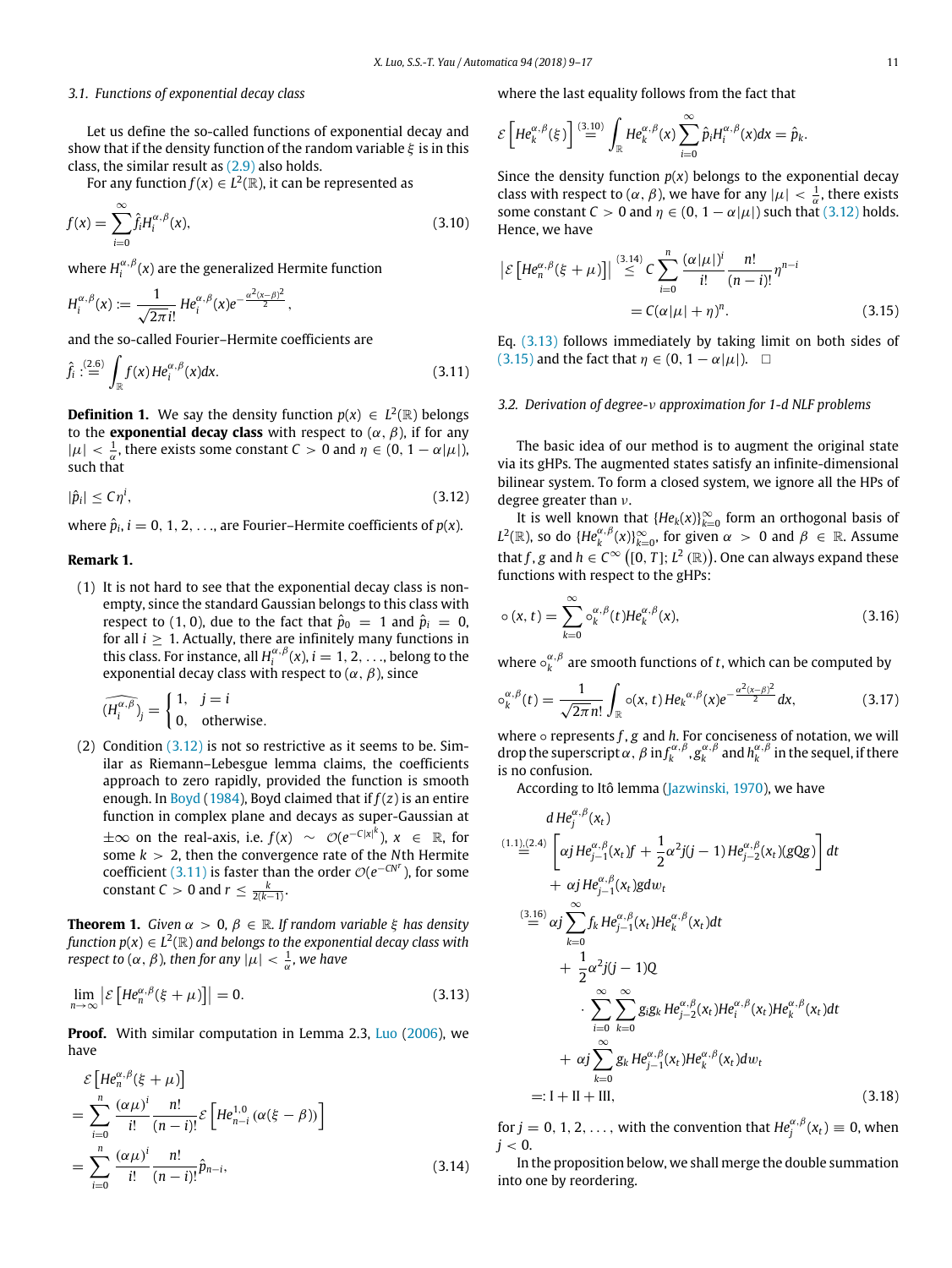## **Proposition 1.** *For any integer j* ≥ 0*,* [\(3.18\)](#page-2-5) *can be rewritten as*

<span id="page-3-6"></span>
$$
d He^{a, \beta}_{j}(x_{t})
$$
\n
$$
= \alpha j \sum_{l=-j+1}^{\infty} B_{j-1,l}(f) He^{\alpha, \beta}_{j-1+l}(x_{t}) dt
$$
\n
$$
+ \frac{1}{2} \alpha^{2} j(j-1) Q \sum_{r=-j+2}^{\infty} C_{j,r}(g) He^{\alpha, \beta}_{j-2+r}(x_{t}) dt
$$
\n
$$
+ \alpha j \sum_{l=-j+1}^{\infty} B_{j-1,l}(g) He^{\alpha, \beta}_{j-1+l}(x_{t}) dw_{t}, \qquad (3.19)
$$

*where*

<span id="page-3-3"></span>
$$
C_{j,r}(g) = \sum_{l=-(j-2)}^{\infty} B_{j-2,l}(g) B_{j-2+l,r-l}(g),
$$
\n(3.20)

*and*

<span id="page-3-2"></span>
$$
\mathcal{B}_{j,l}(0) = \begin{cases} \sum_{p=-l}^{j} (0)_{l+2p} A_{j,l+2p,p}, & \text{if } -j \leq l \leq 0\\ \sum_{p=0}^{j} (0)_{l+2p} A_{j,l+2p,p}, & \text{if } 1 \leq l, \end{cases}
$$
(3.21)

*where*  $(o)_k$  *and*  $A_{n,m,p}$  *are defined in* [\(3.17\)](#page-2-6) *and* [\(2.8\)](#page-1-5)*, respectively. With convention,*  $B_{i,l}(\circ) = 0$ *, if*  $j < 0$ *.* 

**Proof.** Term I and term III on the right-hand side of [\(3.18\)](#page-2-5) can be written as

$$
I \stackrel{(2.7)}{=} \alpha j \sum_{k=0}^{\infty} f_k \sum_{p \le k \land (j-1)} A_{j-1,k,p} H e_{k+j-1-2p}^{\alpha,\beta}(x_t) dt
$$
  
=  $\alpha j \sum_{l=-(j-1)}^{\infty} B_{j-1,l}(f) H e_{j-1+l}^{\alpha,\beta}(x_t) dt,$  (3.22)

<span id="page-3-4"></span>where  $\mathcal{B}_{i,l}(f)$  is in [\(3.21\).](#page-3-2) Similarly, we have

III = 
$$
\alpha j \sum_{l=-(j-1)}^{\infty} B_{j-1,l}(g) H e_{j-1+l}^{\alpha,\beta}(x_t) dw_t.
$$
 (3.23)

By re-ordering the summations twice, term II becomes

<span id="page-3-5"></span>
$$
\begin{split}\n\text{II} & \stackrel{(2.7)}{=} \frac{1}{2} \alpha^2 j(j-1)Q \\
&\cdot \sum_{k=0}^{\infty} g_k \sum_{l=-(j-2)}^{\infty} B_{j-2,l}(g) H e_{j-2+l}^{\alpha,\beta}(x_l) H e_k^{\alpha,\beta}(x_t) dt \\
&= \frac{1}{2} \alpha^2 j(j-1)Q \sum_{l=-(j-2)}^{\infty} B_{j-2,l}(g) \\
&\cdot \sum_{s=-(j-2+l)}^{\infty} B_{j-2+l,s}(g) H e_{j-2+l+s}^{\alpha,\beta}(x_t) dt \\
&= \frac{1}{2} \alpha^2 j(j-1)Q \sum_{l=-(j-2)}^{\infty} \sum_{r=-(j-2)}^{\infty} B_{j-2,l}(g) B_{j-2+l,r-l}(g) H e_{j-2+r}^{\alpha,\beta}(x_t) dt \\
&= \frac{1}{2} \alpha^2 j(j-1)Q \sum_{r=-(j-2)}^{\infty} C_{j,r}(g) H e_{j-2+r}^{\alpha,\beta}(x_t) dt,\n\end{split} \tag{3.24}
$$

by letting  $r = l + s$ , where  $C_{j,r}(g)$  is in [\(3.20\).](#page-3-3) Combining [\(3.22\)–](#page-3-4)  $(3.24)$ ,  $(3.19)$  follows directly.  $\square$ 

It is clear to see from [\(3.19\)](#page-3-6) that  $dHe_i^{\alpha,\beta}(x_t)$ ,  $j \geq 1$  forms an infinite-dimensional system, which cannot be solved, unless certain approximation is used. Let us introduce the degree-ν approximation (for any  $v \ge 2$ ) by keeping only the first  $v$  equations in [\(3.19\).](#page-3-6)

Let us denote

<span id="page-3-12"></span>
$$
He_{1:v}^{\alpha,\beta}(x_t) = \left[He_1^{\alpha,\beta}(x_t)He_2^{\alpha,\beta}(x_t)\cdots He_v^{\alpha,\beta}(x_t)\right]^T.
$$
 (3.25)

From [\(3.19\)](#page-3-6) and the degree- $\nu$  approximation,  $He_{1:\nu}^{\alpha,\beta}(x_t)$  satisfies the following bilinear system:

<span id="page-3-7"></span>
$$
\begin{cases}\ndHe_{1:\nu}^{\alpha,\beta}(x_t) = \left(\mathbf{F}_{\nu}He_{1:\nu}^{\alpha,\beta}(x_t) + \mathbf{F}_{0,\nu}\right)dt \\
+ \left(\mathbf{G}_{\nu}He_{1:\nu}^{\alpha,\beta}(x_t) + \mathbf{G}_{0,\nu}\right)dw_t \n\end{cases} ,\n\tag{3.26}
$$
\n
$$
dy_t = \left(H_{\nu}He_{1:\nu}^{\alpha,\beta}(x_t) + H_0\right)dt + dv_t
$$

where

<span id="page-3-0"></span>
$$
\mathbf{F}_{\nu}(j,:) = \alpha j B_{j-1, -(j-1)+1:\nu - (j-1)}(f) \tag{3.27}
$$

+ 
$$
\frac{1}{2}\alpha^2 j(j-1)Q_{j,-(j-2)+1:\nu-(j-2)}(g)
$$
,  
\n
$$
\mathbf{F}_{0,\nu}(j) = \alpha j \mathcal{B}_{j-1,-j+1}(f) + \frac{1}{2}\alpha^2 j(j-1)Q_{j,-j+2}(g),
$$
\n(3.28)

$$
\mathbf{G}_{\nu}(j,:)=\alpha j\beta_{j-1,-(j-1)+1:\nu-(j-1)}(g),\tag{3.29}
$$

<span id="page-3-1"></span>
$$
\mathbf{G}_{0,\nu}(j) = \alpha j \mathcal{B}_{j-1,-(j-1)}(g),\tag{3.30}
$$

for  $1 \leq j \leq \nu$ , and

<span id="page-3-11"></span>
$$
H_{\nu} = [h_1 \, h_2 \, \cdots \, h_{\nu}], \quad H_0 = h_0,\tag{3.31}
$$

with  $h_k$  in [\(3.16\).](#page-2-7) The notations  $*(j, :)$  and  $(*)_{j,a:b}$  represent the *j*th row of the matrix ∗ and the *a* to *b*'s column in *j*th row of matrix ∗, respectively.

It is clear to see that [\(3.26\)](#page-3-7) is a bilinear system of  $(\nu + 1)$ equations. The suboptimal estimation for bilinear system has been investigated in [Carravetta](#page-8-20) [et](#page-8-20) [al.](#page-8-20) [\(2000\)](#page-8-20). For the sake of clarity, we state the theorem below and its proof is given in Theorem 4.4, [Carravetta](#page-8-20) [et](#page-8-20) [al.](#page-8-20) [\(2000\)](#page-8-20).

**Theorem 2.** *For any given*  $\alpha > 0$  *and*  $\beta \in \mathbb{R}$ *. Let us denote the optimal estimate conditioned on the observation history of*  $He_{1v}^{\alpha,\beta}(x_t)$  $\widehat{\text{dS} H e_{1:v}^{\alpha,\beta}}(x_t) := \mathcal{E}\left(H e_{1:v}^{\alpha,\beta}(x_t) \middle| \mathcal{F}_t\right)$ , satisfies the equation

<span id="page-3-8"></span>
$$
\widehat{dHe_{1:\nu}^{\alpha,\beta}}(x_t) = \left(\mathbf{F}_{\nu} \widehat{He_{1:\nu}^{\alpha,\beta}}(x_t) + \mathbf{F}_{0,\nu}\right) dt + \left(\mathbf{G}_{\nu} m_{\nu}^{\alpha,\beta}(t) + \mathbf{G}_{0,\nu} + \mathbf{P}_{\nu}^{\alpha,\beta}(t) H_{\nu}^T\right) + R^{-1} \left[ dy - \left(H_{\nu} \widehat{He_{1:\nu}^{\alpha,\beta}}(x_t) + H_0\right) dt\right],
$$
\n(3.32)

where  $m_v^{\alpha,\beta} := \mathcal{E}\left(He_{1:v}^{\alpha,\beta}(x_t)\right)$  satisfying the following equations

<span id="page-3-10"></span>
$$
\dot{m}_{\nu}^{\alpha,\beta}(t) = \mathbf{F}_{\nu} m_{\nu}^{\alpha,\beta}(t) + \mathbf{F}_{0,\nu}
$$
\n(3.33)

with the initial values  $m_{\nu}^{\alpha,\beta}(0) = \varepsilon \left( H e_{1:\nu}^{\alpha,\beta}(x_0) \right)$ , and  ${\bf P}_{\nu}^{\alpha,\beta}(t)$  is the *conditional error covariance matrix*

$$
\mathbf{P}_{\nu}^{\alpha,\beta}(t) = \mathcal{E}\left[\left(He_{1:\nu}^{\alpha,\beta}(x_t) - \widehat{He_{1:\nu}^{\alpha,\beta}}(x_t)\right) + \left(He_{1:\nu}^{\alpha,\beta}(x_t) - \widehat{He_{1:\nu}^{\alpha,\beta}}(x_t)\right)^T\middle|\mathcal{F}_t\right]
$$

*evolving according to the equation*

<span id="page-3-9"></span>
$$
\dot{\mathbf{P}}_{\nu}^{\alpha,\beta}(t) = \mathbf{F}_{\nu} \mathbf{P}_{\nu}^{\alpha,\beta}(t) + \mathbf{P}_{\nu}^{\alpha,\beta}(t) \mathbf{F}_{\nu}^{T} + Q(t) \n- (\mathbf{G}_{\nu} m_{\nu}^{\alpha,\beta}(t) + \mathbf{G}_{0,\nu} + \mathbf{P}_{\nu}^{\alpha,\beta}(t) H_{\nu}^{T}) \n\cdot R^{-1} (\mathbf{G}_{\nu} m_{\nu}^{\alpha,\beta}(t) + \mathbf{G}_{0,\nu} + \mathbf{P}_{\nu}^{\alpha,\beta}(t) H_{\nu}^{T})^{T},
$$
\n(3.34)

*with*  $\mathbf{P}_{\nu}^{\alpha,\beta}(0) = \mathbf{\Psi}_{\nu}^{\alpha,\beta}(0)$ *.*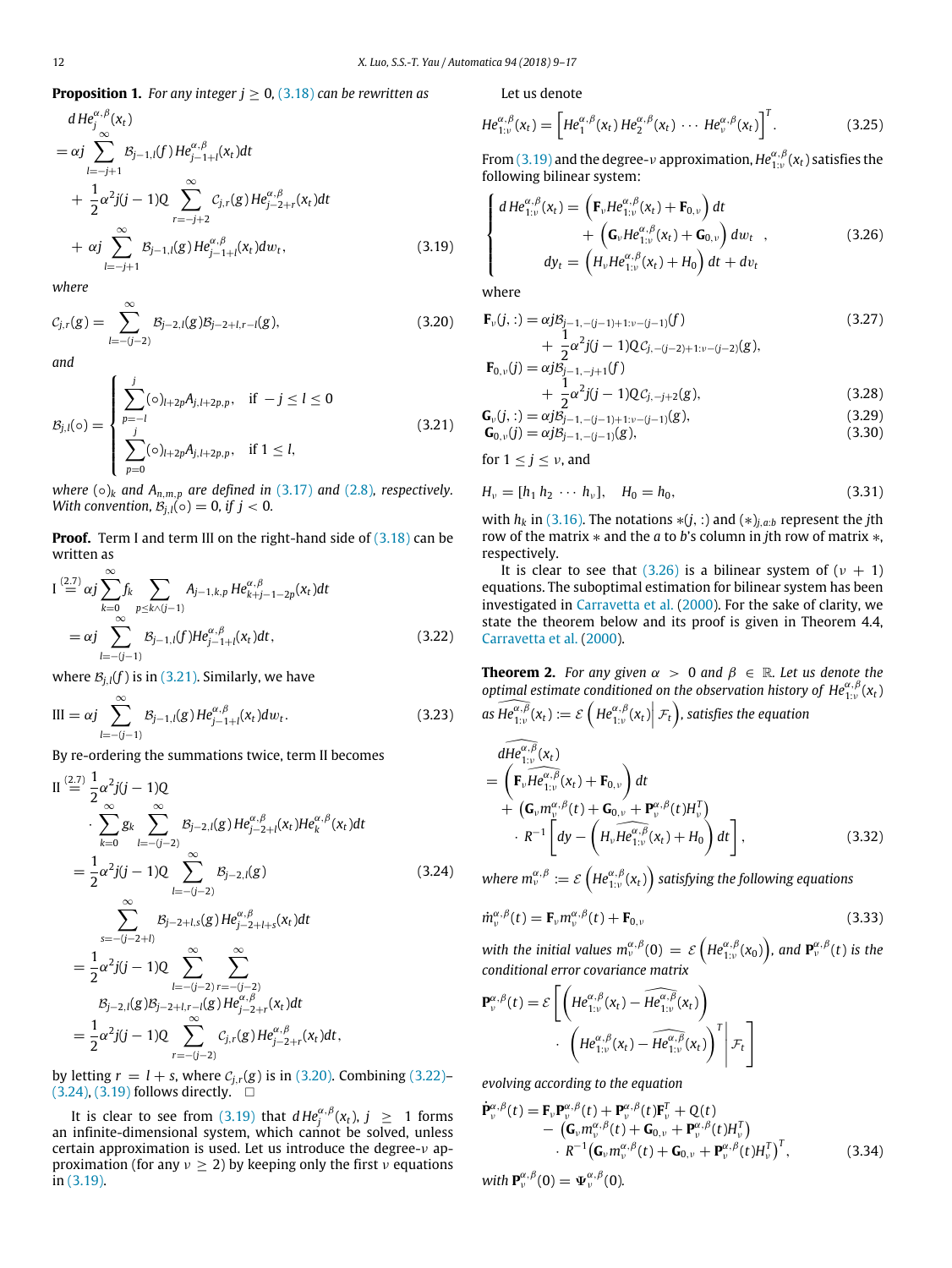**Remark 2.** For  $v = 1$ , [\(3.32\)](#page-3-8)[–\(3.34\)](#page-3-9) coincide with the extended Kalman–Bucy filter (EKBF). However, the degree-2 approximation in [\(3.32\)–](#page-3-8)[\(3.34\)](#page-3-9) is different from the so-called second order EKBF. In the second order EKBF, a second order Taylor approximation is used in the state process [\(Gelb,](#page-8-15) [1984\)](#page-8-15), while both in our method and the degree-2 Carleman approximation [\(Germani,](#page-8-27) [Manes,](#page-8-27) [&](#page-8-27) [Palumbo,](#page-8-27) [2005;](#page-8-27) [Germani](#page-8-19) [et](#page-8-19) [al.,](#page-8-19) [2007\)](#page-8-19), the second order state increments are substituted with the components of the error covariance matrix provided by the Riccati equation [\(3.34\).](#page-3-9)

The estimation of the augmented states can be used to construct that of the original state, due to the fact that

<span id="page-4-1"></span>
$$
\alpha(x_t - \beta) = [1 \ 0_{\nu-1}] \cdot He_{1:\nu}^{\alpha,\beta}(x_t), \tag{3.35}
$$

where [1  $0_{\nu-1}$ ] is a row vector of size  $1 \times \nu$  with all its elements 0, except the first one being 1. That is, if the estimation  $\widehat{He_{1;v}^{\alpha,\beta}}(x_t)$  of the extended state  $He^{\alpha,\beta}_{1:\nu}(x_t)$  is obtained, then  $\hat{x}_t = \beta + \widehat{He^{\alpha,\beta}_{1:\nu}}(1)/\alpha$ is the estimation of the original state, where  $\widehat{He_{1:v}^{\alpha,\beta}}(1)$  represents the first component of the vector  $\widehat{He^{\alpha,\beta}_{1:v}}$ .

#### <span id="page-4-7"></span>*3.3. Discussion on the choice of scaling and translating factor*

We shall solve [\(3.33\),](#page-3-10) [\(3.32\)](#page-3-8) and [\(3.34\)](#page-3-9) numerically by Euler forward scheme in the total experimental time [0, *T* ]. The estimations are obtained at equi-distant discrete time  $t_k$ ,  $k = 0, 1, \ldots, K$ , where  $t_0 = 0$ ,  $t_K = T$ . Let us denote the new state  $X_k := He_{1:v}^{\alpha_k, \beta_k}(x_t)$ in each time interval  $[t_k, t_{k+1}], k = 0, 1, ..., K$ .

As we mentioned in [\(3.35\),](#page-4-1)  $\hat{x}_{t_k}$  can be obtained by  $\hat{X}_{k-1}\Big|_{t_k}$ . That is,

<span id="page-4-2"></span>
$$
\hat{x}_{t_k} = \frac{\hat{X}_{k-1} \Big|_{t_k}(1)}{\alpha_{k-1}} + \beta_{k-1},
$$
\n(3.36)

where  $\hat{X}_{k-1}\Big|_{t_{k}}$  (1) represents the first component of  $\hat{X}_{k-1}$  at time  $t_{k}.$ 

At the beginning of the time interval  $[t_k, t_{k+1}]$ , we have

$$
\hat{X}_{k}\Big|_{t_{k}}(1) = \frac{\alpha_{k}}{\alpha_{k-1}}\hat{X}_{k-1}\Big|_{t_{k}}(1) + \alpha_{k}(\beta_{k-1} - \beta_{k}),
$$
\n(3.37)

which follows from [\(3.36\)](#page-4-2) and  $\hat{x}_{t_k} = \frac{\hat{x}_{k|t_k}(1)}{\alpha_k}$  $\frac{a_k^{(k+1)}}{\alpha_k} + \beta_k$  also holds. We suggest to let  $\beta_k = \hat{x}_{t_k}$ . The reason is from the following: if  $|\hat{x}_{t_k}| > 1$ and  $x_{t_k} \sim \mathcal{N}(\hat{x}_{t_k}, 1)$ , then

$$
\mathcal{E}\left[He_n^{1,0}(x_{t_k})\right] = \mathcal{E}\left[He_n^{1,0}\left((x_{t_k}-\hat{x}_{t_k})+\hat{x}_{t_k}\right)\right] \\ = \hat{x}_{t_k}^n \to 0,
$$

as  $n \to \infty$ , where the last equality follows by [Lemma 1.](#page-1-6) However, if we let  $\beta_k = \hat{x}_{t_k}$  at  $t_k$ , then

$$
\mathcal{E}\left[He_n^{1,\beta_k}(x_{t_k})\right] = \mathcal{E}\left[He_n^{1,0}(x_{t_k} - \hat{x}_{t_k})\right] = \begin{cases} 1, & n = 0 \\ 0, & \text{otherwise.} \end{cases}
$$

Intuitively, even if  $x_{t_k} \sim \mathcal{N}(\hat{x}_{t_k}, 1)$ , as long as its density is not far from  $\mathcal{N}(\hat{x}_{t_k}, 1)$ , it may still hold that  $\mathcal{E}\left[He_{n}^{1,\beta_k}(x_{t_k})\right] \ \rightarrow \ 0$ , as  $n \rightarrow \infty$ .

Next, we discuss the choice of the scaling factor. Although it seems a good idea to change the scaling factor at every time step, it needs to update the matrices  $\mathbf{F}_v$ ,  $\mathbf{F}_{0,v}$ ,  $\mathbf{G}_v$  and  $\mathbf{G}_{0,v}$  in [\(3.33\),](#page-3-10) [\(3.32\)](#page-3-8) and [\(3.34\),](#page-3-9) and *H*, *H*<sub>0</sub> in [\(3.31\).](#page-3-11)

Let us compare the computational complexity with that of Carleman approximation. Suppose we have obtained the bilinear system in Carleman approach:

$$
dX_{\nu,ex}=A_{\nu}(\alpha,\beta)X_{\nu,ex}dt+B_{\nu}(\alpha,\beta)X_{\nu,ex}dw_t,
$$

and the one-to-one transformation between gHPs and the powers  $He_{0:\nu}^{\alpha,\beta} = P_{\nu}X_{\nu,ex}$ ,

where 
$$
X_{v,ex} = \begin{bmatrix} 1 \\ \alpha(x - \beta) \\ \vdots \\ \alpha^v(x - \beta)^v \end{bmatrix}
$$
 and  $He_{0:v}^{\alpha,\beta} = \begin{bmatrix} 1 \\ He_1^{\alpha,\beta} \\ \vdots \\ He_v^{\alpha,\beta} \end{bmatrix}$  as defined in  
(3.25), then it can be easily derived that

then it can be easily

<span id="page-4-3"></span>
$$
dHe_{0:v}^{\alpha,\beta} = P_v A_v(\alpha, \beta) P_v^{-1} He_{0:v}^{\alpha,\beta} dt + P_v B_v(\alpha, \beta) P_v^{-1} He_{0:v}^{\alpha,\beta} dw_t.
$$
 (3.38)

The only extra computation in our algorithm is the multiplication of the transformation matrix  $P_\nu$  and its inverse in the evolution system [\(3.38\).](#page-4-3)

We propose to set a threshold value so that the scaling factor is only altered if necessary. It is called the adaptive scaling factor technique in the sequel. Notice that the choice of the scaling factor  $\alpha_k$  in  $X_k$  is closely related to the covariance, so does  $X_{k-1}|_{t_k}(2) =$  $\alpha_{k-1}^2 (x_{t_k} - \beta_{k-1})^2 - 1$ , where  $\beta_{k-1} = \hat{x}_{t_{k-1}}$ . Therefore, we suggest that if

<span id="page-4-5"></span>
$$
\left|X_{k-1}\right|_{t_k}(2)\right| > C_{threshold} \times \alpha_{k-1}^2,\tag{3.39}
$$

then let  $\alpha_k = \sqrt{1 + 0.5 \times |X_{k-1}|_{t_k}(2)}$ , where adding 1 in the previous expression is to avoid singularity of the covariance.<sup>[1](#page-4-4)</sup> Numerical investigation on the choice of *Cthreshold* is in Section [4.1.](#page-5-0) We suggest to set  $C_{threshold} \in (0, 1.2]$ . In a sum, the initial data at the time interval  $[t_k, t_{k+1}]$  for [\(3.33\),](#page-3-10) [\(3.34\)](#page-3-9) and [\(3.32\)](#page-3-8) are

$$
m_{v,k}\Big|_{t_k} = \frac{\alpha_k}{\alpha_{k-1}} m_{v,k-1}\Big|_{t_k},
$$
  

$$
\mathbf{P}_{v,k}^{\alpha_k,\beta_k} = X_k\Big|_{t_k} \cdot X_k\Big|_{t_k}^T,
$$

and

$$
X_k|_{t_k} = \frac{\alpha_k}{\alpha_{k-1}} X_{k-1}|_{t_k}
$$
  
+  $\alpha_{k-1} \left[ H e_{1;\nu}^{1,0}(\hat{x}_{k-1}) - H e_{1;\nu}^{1,0}(\hat{x}_k) \right],$ 

respectively.

The algorithm with adaptive scaling factor has been summarized in [Table 1.](#page-5-1)

#### <span id="page-4-0"></span>**4. Numerical simulations**

In this section, we shall compare our algorithms with existing NLF methods, such as the most widely used EKF, PF and the Carleman approximation [\(Germani](#page-8-27) [et](#page-8-27) [al.,](#page-8-27) [2005,](#page-8-27) [2007\)](#page-8-27). To obtain better resolutions of the Carleman approach, we set  $\bar{x} = \hat{x}_{t_k}$  in Lemma 2, [Germani](#page-8-19) [et](#page-8-19) [al.](#page-8-19) [\(2007\)](#page-8-19), in each time interval [*tk*, *tk*+1], similar as the translating factor  $\beta$  in our algorithm.

In [Hazewinkel](#page-8-4) [et](#page-8-4) [al.](#page-8-4) [\(1983\)](#page-8-4), the cubic sensor problem has been shown to be essentially infinite-dimensional. That is, it cannot be solved exactly by any finite-dimensional statistical quantities. This problem is in the form

<span id="page-4-6"></span>
$$
\begin{cases} dx_t = dw_t \\ dy_t = x_t^3 dt + dv_t, \end{cases}
$$
\n(4.40)

where  $\mathcal{E}(dw_t dw_t^T) = \mathcal{E}(dv_t dv_t^T) = 1$ . The initial state  $x_0$  has been chosen to be 0 and the initial covariance is 0.1. The true state is generated by the Euler–Maruyama method [\(Higham,](#page-8-28) [2001\)](#page-8-28) in the time interval [0, 5] with time discretization  $\Delta t = 5 \times 10^{-4}$ .

<span id="page-4-4"></span><sup>&</sup>lt;sup>1</sup> The scalar 1 can be replaced by other positive numbers. Here, we choose 1, due to the fact that if  $|X_{k-1}|_{t_k}(2)$  is close to zero, then  $\alpha_k$  is reset to some value close to 1, the same value as  $\alpha_0$ .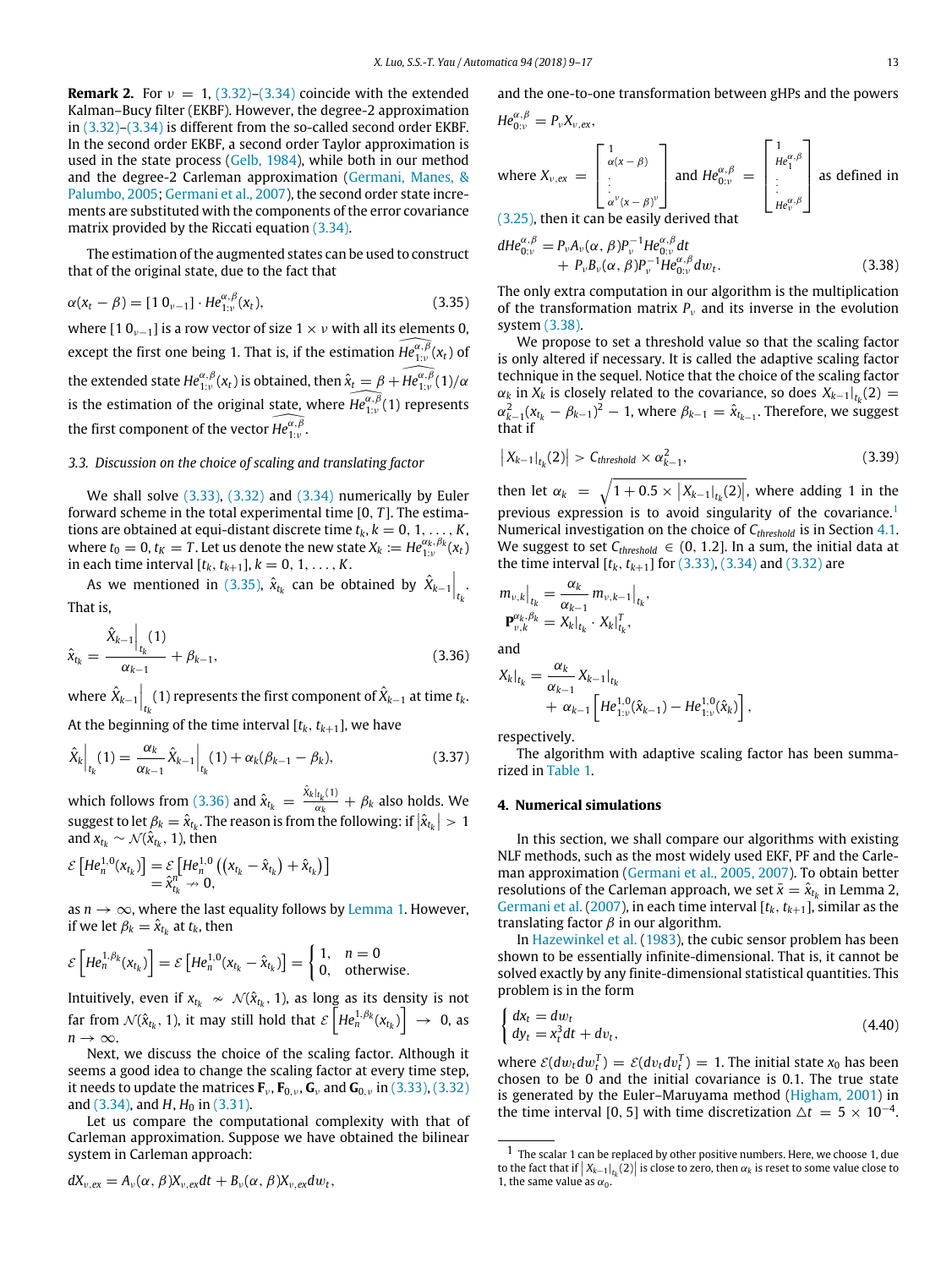<span id="page-5-1"></span>**Table 1** Algorithm with adaptive scaling factor.

Algorithm with adaptive scaling factor Initiate  $\alpha_0 = 1$  and  $\beta_0 = x_0$ . Start with  $m_{\nu} = X_0 = He_{1:\nu}^{\alpha,\beta}(x_0)$  and  $\mathbf{P}_{\nu,0} = 0.1 \times I_{\nu}$ , where  $I_{\nu}$  is the identity matrix with size  $v \times v$ . For  $k = 0 : K$ ,  $K =$  the total time steps in  $T$ . − Solve [\(3.33\),](#page-3-10) [\(3.32\)](#page-3-8) and [\(3.34\)](#page-3-9) using Euler forward method. Denote the solution as *Xk*.  $-$  The estimation of  $\hat{x}_{k+1} = X_k|_{t_{k+1}}(1)/\alpha_k + \beta_k$  is obtained, where  $X_k|_{t_{k+1}}(1)$  is the first component of  $X_k|_{t_{k+1}}$ .  $-$  If  $|X_k|_{t_{k+1}}(2)| > C$ *threshold*  $\times \alpha_k^2$  $\alpha_{k+1} = \sqrt{1 + 0.5 \times \left| X_k \right|_{t_{k+1}} (2)}$ (△) else  $\alpha_{k+1} = \alpha_k$ End  $-$  Let  $\beta_{k+1} = \hat{x}_{k+1}$ .  $-$  Update  $m_{\nu,k+1} = \alpha_{k+1}/\alpha_k m_{\nu,k}$ ,  $X_{k+1}|_{t_{k+1}} = \alpha_{k+1}/\alpha_k \cdot X_k|_{t_{k+1}} + \alpha_k \left[ He_{1:v}^{1,0}(\hat{x}_{k-1}) - He_{1:v}^{1,0}(\hat{x}_k) \right],$ and  $\mathbf{P}_{\nu,k+1} = X_k|_{t_{k+1}} \cdot X_k|_{t_{k+1}}^T$ .  $-$  Update the coefficients in  $\mathbf{F}_v$ ,  $\mathbf{F}_{0,v}$ ,  $\mathbf{G}_v$  and  $\mathbf{G}_{0,v}$  in [\(3.33\),](#page-3-10) [\(3.32\)](#page-3-8) and [\(3.34\),](#page-3-9) and *H*, *H*<sub>0</sub> in [\(3.32\),](#page-3-8) if necessary. End

The simplest numerical scheme, Euler forward method, is used to solve ODEs in EKF, Carleman approach and our algorithms. The performance of each realization is evaluated by the MSE:

$$
E_{MSE} := \frac{1}{K+1} \sum_{k=0}^{K} (\hat{x}_{t_k} - x_{t_k})^2, \qquad (4.41)
$$

where  $K = T/\Delta t$  and  $\hat{x}_{t_k}$  is the estimation obtained by various methods at *tk*. The mean and standard deviation of MSE over *NMC* Monte Carlo runs are given by

Mean<sub>MSE</sub> := 
$$
\frac{1}{N_{MC}} \sum_{i=1}^{N_{MC}} E_{MSE,i},
$$
  
\nStd<sub>MSE</sub> := 
$$
\sqrt{\frac{1}{N_{MC}} \sum_{i=1}^{N_{MC}} (E_{MSE,i} - Mean_{MSE})^2},
$$
\n(4.42)

where *EMSE*,*<sup>i</sup>* is the MSE of the *i*th realization in the Monte Carlo runs.

#### <span id="page-5-0"></span>*4.1. The choice of Cthreshold in [\(3.39\)](#page-4-5)*

In this subsection, we take cubic sensor problem  $(4.40)$  as an example to test the choice of the threshold *Cthreshold* in [\(3.39\).](#page-4-5) In [Table 2,](#page-5-2) we list several important indicators, such as *Mean<sub>MSE</sub>*, *StdMSE* etc., versus different *Cthreshold*. Sometimes the NaN in Matlab is obtained, in which case, we say this method fails or diverges in this realization and we record the number of failures of different methods out of 500 runs. In Section [4.3,](#page-5-3) we shall discuss the divergence phenomena in detail. When *Cthreshold* = 0.1, 0.5, 0.8 and 1.2, the number of failures are either 0 or 1, and the mean and standard deviation of MSE over successful Monte Carlo runs are nearly the same. The smaller *Cthreshold* is, the more frequent the scaling factor

<span id="page-5-2"></span>**Table 2**

changes, and the heavier computation it would be, if the truncation  $\nu$  is large. In [Table 2,](#page-5-2) with  $C_{threshold} = 0.1$ , the averaged changing times of  $\alpha$  can be as many as 9300 out of  $N = 10000$ . So one expect as large *Cthreshold* as possible if the number of failures and the MSE keep small. It seems that our algorithm is robust at least within certain range of threshold, say  $C_{threshold} \in (0, 1.2]$ .

#### *4.2. Comparison with different methods*

We compared our algorithms with and without adaptive scaling factor with EKF, PF with 50 particles and Carleman approximation. The PF used in our experiment is the SIR algorithm, see Algorithm 4, [Arulampalam](#page-7-0) [et](#page-7-0) [al.](#page-7-0) [\(2002\)](#page-7-0). It is worth noting that there have been much progresses after [\(Arulampalam](#page-7-0) [et](#page-7-0) [al.,](#page-7-0) [2002\)](#page-7-0). The SIR algorithm is used only for comparison purpose. In both Carleman approach and our method, the cubic sensor problem reformu-lated as [\(3.26\)](#page-3-7) with  $v = 3$ . All the methods have been run 500 times, where the realizations of the true states are generated by *randn('state',s)* with  $s = 1$  to 500 in MatLab. The *Mean<sub>MSE</sub>*, *Std<sub>MSF</sub>*, CPU times and the number of failures within 500 runs are listed in [Table 3.](#page-6-0) The averaged CPU times, *MeanMSE* and *StdMSE* are computed within the successful runs. Our algorithm with adaptive scaling factor has the least failures. The EKF fails completely, since no matter what true states are, it always yields 0 as its estimation all the time, as long as it starts with 0. Recall the mechanics of EKF, the linearization at the estimation 0 gives  $F = H = 0$ , if the estimation is zero at the initial time. In this case, the Kalman gain is zero. Consequently, the optimal estimation is obtained without any innovation and keeps zero if  $F = 0$ . The more general situation is that the state estimation keeps constant (not necessarily to be zero), if the critical point of the nonlinear drift function *f* is the same as that of the observation function *h*, and the initial state estimation is exactly at the critical point. In other words, the state without drifting stayed at the critical point is not observable. PF gives as bad estimation as EKF, since their *MeanMSE* and *StdMSE* are comparably large.

In [Fig. 1,](#page-6-1) the absolute values of errors *EAE* averaged over all successful Monte Carlo runs from different methods versus time are displayed in various colors.

$$
E_{AE}(t_k) := \frac{1}{N_{MC}} \sum_{i=1}^{N_{MC}} |\hat{x}_{t_k} - x_{t_k}|,
$$
\n(4.43)

<span id="page-5-3"></span> $k = 1, \ldots, K$ . It indicates that our algorithm with/without adap-tive scaling factor yields the best averaged estimation. In [Fig. 2,](#page-6-2) we display the *EAE* versus time obtained by Carleman approach, our algorithm with fixed scaling factor  $\alpha = 1$  and adaptive scaling factor with  $C_{threshold}$  = 0.5, when the true state is generated by *randn('state',130)*. It is clear to see that our algorithm with adaptive scaling factor is more stable with  $E_{MSE} \approx 0.4620$ , though the scaling factor has been changed 6768 times, while both the Carleman approach and our algorithm with fixed scaling factor fail completely around  $t = 1.5$ . Both Carleman approach and our algorithm with fixed scaling factor yield NaN in MatLab simultaneously for  $\hat{x}_{t_k}$  at  $k = 2924$ .

Different thresholds affect the performances of our degree-3 algorithm with adaptive scaling factor in the cubic sensor problem [\(4.40\).](#page-4-6)

| Threshold $C_{threshold}$ in $(3.39)$ | t of failures in 500 runs | $Mean_{MSE}$ | $Std_{MSE}$ | Averaged changing times of $\alpha$ |
|---------------------------------------|---------------------------|--------------|-------------|-------------------------------------|
| 0.1                                   |                           | 0.4602       | 0.2744      | 9300                                |
| 0.5                                   |                           | 0.4503       | 0.2267      | 4867                                |
| 0.8                                   |                           | 0.4498       | 0.2690      | 435                                 |
| 1.2                                   | 0                         | 0.4834       | 0.3669      | 265                                 |
|                                       | 45                        | 0.6608       | 0.6802      | 159                                 |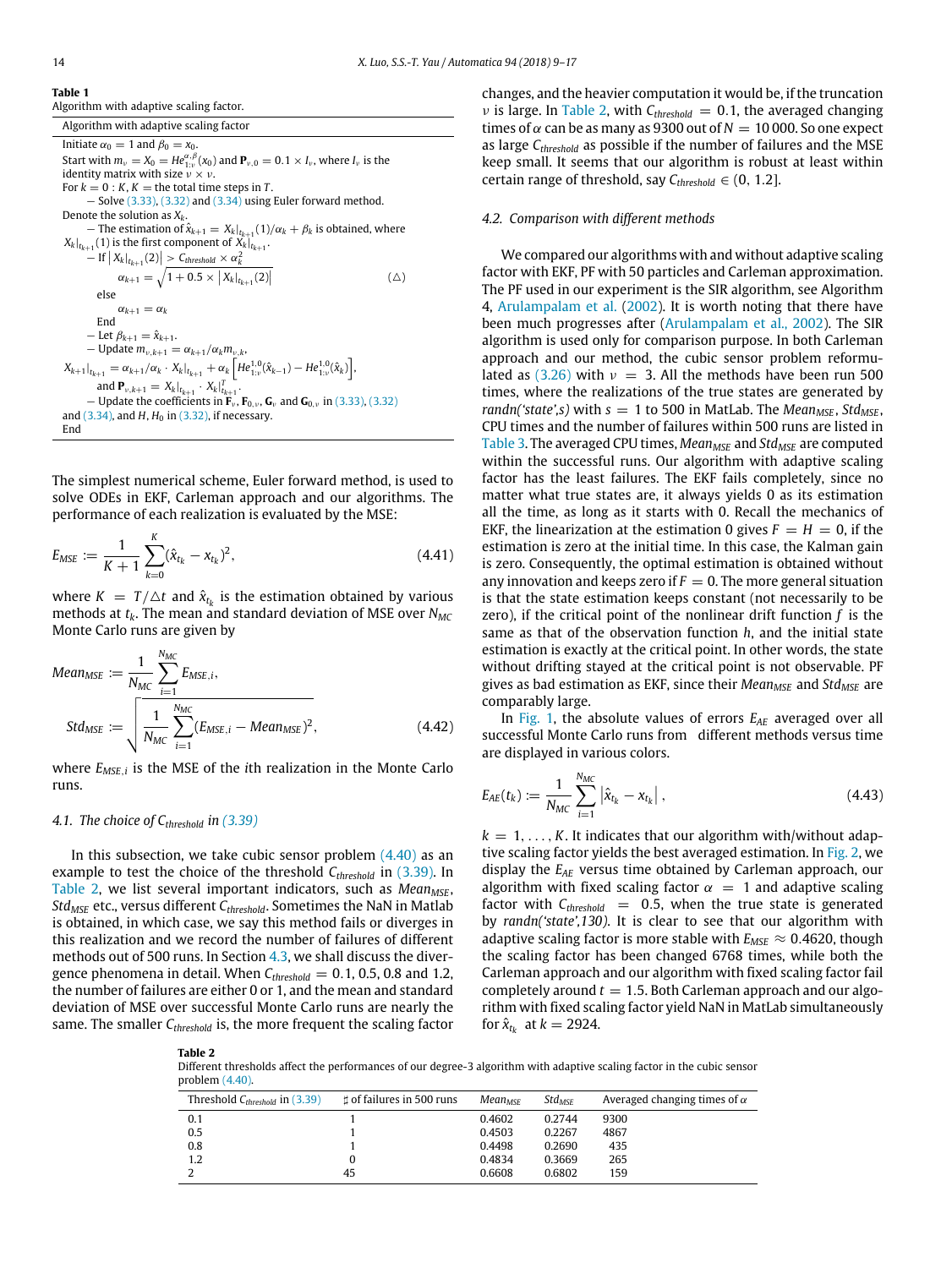#### <span id="page-6-0"></span>**Table 3**

The number of failures, averaged CPU times, *MeanMSE* and *StdMSE* from different methods within 500 Monte Carlo runs are listed.

|                           | PF with 50 particles | EKF              | Carleman | Our algorithm           |                              |
|---------------------------|----------------------|------------------|----------|-------------------------|------------------------------|
|                           |                      |                  |          | With fixed $\alpha = 1$ | With adaptive scaling factor |
| t of failures in 500 runs |                      | 500 <sup>a</sup> |          |                         |                              |
| Averaged CPU times        | 6.0623               | 0.0042           | 1.6895   | 2.7397                  | 2.7959                       |
| Mean <sub>MSE</sub>       | 2.7942               | 2.4935           | 0.8892   | 0.4782                  | 0.4503                       |
| $Std_{MSE}$               | 2.9497               | 2.7867           | 0.7942   | 0.2487                  | 0.2267                       |

<span id="page-6-3"></span>a The estimation given by EKF is 0 for all realization of true states, provided the initial state is 0.

<span id="page-6-1"></span>

**Fig. 1.** The *y*-axis is the absolute value of error averaged over all successful Monte Carlo runs (within 500) from Carleman approach and our algorithm with and without adaptive scaling factor have been displayed, while the *x*-axis is the time.

#### *4.3. Discussions on divergence*

In this subsection, we shall investigate the possible reason of divergence in the numerical experiment for cubic sensor problem. Motivated by [Fitzgerald](#page-8-29) [\(1971\)](#page-8-29), we examine the evolution equation of  $\mathbf{P}_{\nu}^{\alpha,\beta}$  [\(3.34\)](#page-3-9) and rewrite it in the following form:

<span id="page-6-4"></span>
$$
\dot{\mathbf{P}}_{\nu}^{\alpha,\beta}(t) = \left[\mathbf{F}_{\nu} - (\mathbf{G}_{\nu}m_{\nu}^{\alpha,\beta} + \mathbf{G}_{0})R^{-1}H_{\nu}\right]\mathbf{P}_{\nu}^{\alpha,\beta}(t) \n+ \mathbf{P}_{\nu}^{\alpha,\beta}(t)\left[\mathbf{F}_{\nu} - (\mathbf{G}_{\nu}m_{\nu}^{\alpha,\beta} + \mathbf{G}_{0})R^{-1}H_{\nu}\right]^{T} \n- \mathbf{P}_{\nu}^{\alpha,\beta}(t)H_{\nu}^{T}R^{-1}H_{\nu}\mathbf{P}_{\nu}^{\alpha,\beta}(t) \n+ Q(t) - (\mathbf{G}_{\nu}m_{\nu}^{\alpha,\beta} + \mathbf{G}_{0})R^{-1}(\mathbf{G}_{\nu}m_{\nu}^{\alpha,\beta} + \mathbf{G}_{0})^{T}.
$$
\n(4.44)

As mentioned in [Fitzgerald](#page-8-29) [\(1971\)](#page-8-29), the Potter's "regularity" conditions

- (1) No eigenvector of  $\mathbf{F}_{\nu} (\mathbf{G}_{\nu} m^{\alpha, \beta}_{\nu} + \mathbf{G}_0) R^{-1} H_{\nu}$  whose eigenvalue has a non-negative real part is a null vector of  $R^{-1}\bar{H}_\nu$ .
- (2) No eigenvector of  $\mathbf{F}_{\nu} (\mathbf{G}_{\nu} m_{\nu}^{\alpha,\beta} + \mathbf{G}_{0})R^{-1}H_{\nu}$  whose eigenvalue has a non-negative real part is a null vector of  $Q(t)$  –  $(\mathbf{G}_{\nu}m_{\nu}^{\alpha,\beta}+\mathbf{G}_{0})R^{-1}(\mathbf{G}_{\nu}m_{\nu}^{\alpha,\beta}+\mathbf{G}_{0})^{T}.$

guarantee the unique positive semidefinite critical point, i.e.  $\mathbf{P}^{\alpha,\beta}_{\nu,\delta} = \mathbf{0}$ . However, in the cubic sensor problem it is easy to see that rank  $\left(\mathbf{F}_{\nu}-(\mathbf{G}_{\nu}m_{\nu}^{\alpha,\beta}+\mathbf{G}_{0})R^{-1}H_{\nu}\right)\,\leq\,2.$  According to MatLab, Potter's "regularity" condition (1) is violated, i.e. the eigenvector corresponding to the zero eigenvalue is a null vector of *R* <sup>−</sup><sup>1</sup>*H*<sup>ν</sup> . But fortunately,  $\text{rank}\left(\mathbf{F}_{\nu}-(\mathbf{G}_{\nu}\boldsymbol{m}_{\nu}^{\alpha,\beta}+\mathbf{G}_{0})R^{-1}H_{\nu}\right) = 2$  and the other two eigenvalues are negative all the time until the divergence. The possible consequence of the violation is that the critical point  ${\bf P}^{\alpha,\beta}_{\nu,s} (t)$  is not unique, and heavily depends on the initial condition  $\mathbf{P}^{\alpha,\beta}_{\nu}(0)$ . In fact, for arbitrary  $r\in\mathbb{R}$ ,  $\mathbf{P}^{\alpha,\beta}_{\nu,s}+r$ ee $^T$  is always a steady

<span id="page-6-2"></span>

**Fig. 2.** The *y*-axis is the absolute value of error obtained by Carleman approach and our algorithm with fixed scaling factor  $\alpha = 1$  are compared with our algorithm with adaptive scaling factor, when the realization is generated by *randn('state',130)*, while the *x*-axis is the time.

state of [\(4.44\),](#page-6-4) provided that  $\left[ \mathbf{F}_{\nu} - (\mathbf{G}_{\nu} m_{\nu}^{\alpha,\beta} + \mathbf{G}_{0}) R^{-1} H_{\nu} \right] \mathbf{e} =$  $R^{-1}H_\nu$ **e** = 0. Thus,  $\|\mathbf{P}_{\nu,s}^{\alpha,\beta} + r\mathbf{e}\mathbf{e}^T\|_{\infty} \to \infty$ , as  $r \to \infty$ , where ∥ · ∥<sup>∞</sup> denotes the *L* <sup>∞</sup> norm of the matrix. This undesirable fact may cause the divergence of the estimation. Let us rewrite [\(3.32\)](#page-3-8) in the following form:

<span id="page-6-5"></span>
$$
\widehat{dHe_{1;\nu}^{\alpha,\beta}}(x_t) = \left[\mathbf{F}_{\nu} - (\mathbf{G}_{\nu}m_{\nu}^{\alpha,\beta}(t) + \mathbf{G}_{0,\nu})R^{-1}H_{\nu}\right]He_{1;\nu}^{\alpha,\beta}(x_t)dt \n- \mathbf{P}_{\nu}^{\alpha,\beta}(t)H_{\nu}^TR^{-1}H_{\nu}He_{1;\nu}^{\alpha,\beta}(x_t)dt \n+ \left[\mathbf{F}_{0,\nu} - (\mathbf{G}_{\nu}m_{\nu}^{\alpha,\beta}(t) + \mathbf{G}_{0,\nu} + \mathbf{P}_{\nu}^{\alpha,\beta}(t)H_{\nu}^T)R^{-1}H_0\right]dt \n+ (\mathbf{G}_{\nu}m_{\nu}^{\alpha,\beta}(t) + \mathbf{G}_{0,\nu} + \mathbf{P}_{\nu}^{\alpha,\beta}(t)H_{\nu}^T)R^{-1}dy.
$$
\n(4.45)

The divergence may be caused by the last two terms on the righthand side of [\(4.45\),](#page-6-5) instead of the first two. Let us analyze term by term. The first term is under control since in the numerical  $\exp$ experiment [ $\mathbf{F}_{\nu} - \left( \mathbf{G}_{\nu} m_{\nu}^{\alpha,\beta}(t) + \mathbf{G}_{0,\nu} \right) R^{-1} H_{\nu}$ ] has one zero and two negative eigenvalues, and the unstable eigenvector is a null vector of  $R^{-1}H_\nu$ . The coefficient in front of  $\widehat{He_{1;\nu}^{\alpha,\beta}}(x_t)$  in the second term is negative semi-definite all the time. Taking a close look at the terms  ${\bf P}_{\nu}^{\alpha,\beta}(t)H_{\nu}^TR^{-1}H_0$  and  ${\bf P}_{\nu}^{\alpha,\beta}(t)H_{\nu}^TR^{-1}$  in the third and fourth term on the right-hand side of [\(4.45\),](#page-6-5) let us replace  $P^{\alpha, \beta}_{\nu}$  with  $P^{\alpha, \beta}_{\nu, \delta} + r e e^{T}$ . If without any round-off error in **e** and  $H_\nu$ , we have  $e^T H_\nu^T R^{-1} = 0$ . Unfortunately, with a little perturbation in  $e^T$  or  $H_\nu$ , this term can go to infinity, as  $r \to \infty$ . This situation may happen highly dependent on the initial condition of  $P_{\nu}^{\alpha,\beta}$ .

Let us take a closer look at the possible cause of the divergence in the experiment in [Fig. 2.](#page-6-2) To examine the explosion of various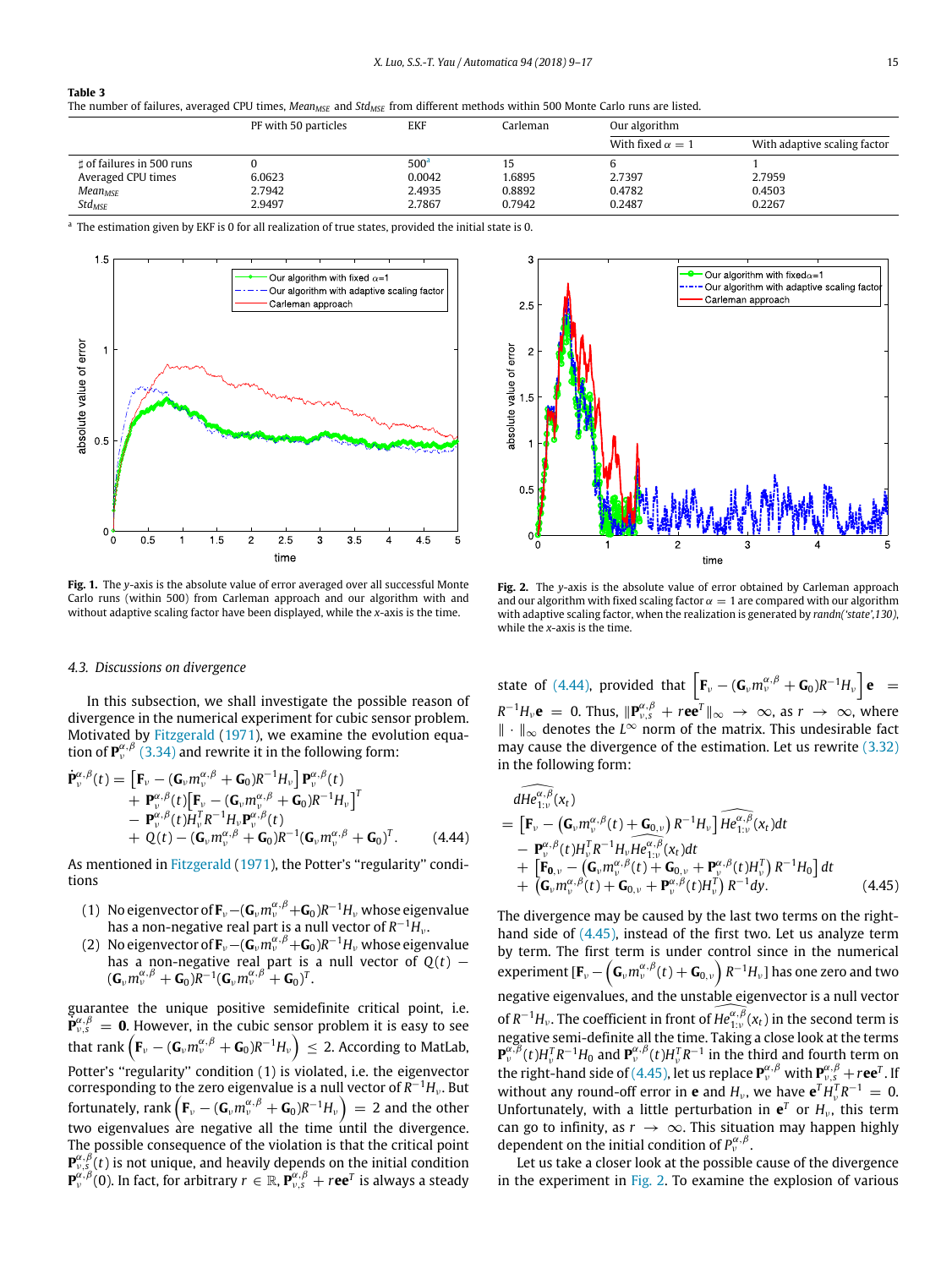#### <span id="page-7-2"></span>**Table 4**

We list three important quantities in the analysis of divergence of various methods: the eigenvector **e** of the unstable mode, the examination of the null vector of *R*<sup>−1</sup>H<sub>'</sub> and the covariance  $\mathbf{P}_{\nu}^{\alpha,\beta}$ .

| Time                                       |                                | 1.4575                                                                                                                                                               | 1.4595                                                                                                                                                         |
|--------------------------------------------|--------------------------------|----------------------------------------------------------------------------------------------------------------------------------------------------------------------|----------------------------------------------------------------------------------------------------------------------------------------------------------------|
|                                            | e                              | $1.3322e - 17$<br>$-9.9277e - 01$<br>$1.2000e - 01$                                                                                                                  | 5.3458e-01<br>$-8.9026e - 17$<br>$-8.4511e - 01$                                                                                                               |
| Carleman approach                          | $eR^{-1}H_{\nu}$               | $2.2204e - 16$                                                                                                                                                       | $-2.2204e - 16$                                                                                                                                                |
|                                            | ${\bf P}_{\nu}^{\alpha,\beta}$ | $-1.9296e - 02$<br>$-1.4492e - 017$<br>$-4.8850e - 18$<br>$-1.9296e - 02$<br>$1.7696e + 00$<br>$1.2715e + 01$<br>$-1.4492e - 01$<br>$1.2715e + 01$<br>$9.1358e + 01$ | Γ0<br>$-8.7693e + 05$<br>$-1.1490e+05$<br>$-2.0152e + 14$<br>$-1.1490e+05$<br>$-2.6404e+13$<br>$-2.0152e+14$<br>$-1.5380e+15$<br>$-8.7693e+05$                 |
| Our algorithm with fixed $\alpha = 1$      | $e^{T}$                        | $-1.1595e - 16$<br>1.3925e-01<br>$-9.9026e - 01$                                                                                                                     | $3.0285e - 17$<br>2.7278e-01<br>$-9.6208e - 01$                                                                                                                |
|                                            | $eR^{-1}H_{v}$                 | $-3.3307e - 16$                                                                                                                                                      | $2.2204e - 16$                                                                                                                                                 |
|                                            | ${\bf P}_v^{\alpha,\beta}$     | F1.9970e−04<br>$-2.6916e - 02$<br>$-1.6297e - 017$<br>$-2.6916e - 02$<br>$1.7025e+00$<br>$1.0042e + 01$<br>$-1.6297e - 01$<br>$1.0042e + 01$<br>$5.9254e + 01$       | $-6.1527e+14$<br>$-1.6544e+07$<br>$-3.8488e + 15$<br>$-2.2882e+22$<br>$-1.4313e+23$<br>$-6.1527e+14$<br>$-3.8488e+15$<br>$-1.4313e+23$<br>$-8.9537e+23$        |
|                                            | $\alpha$                       | 5.1343                                                                                                                                                               | 5.4750                                                                                                                                                         |
| Our algorithm with adaptive scaling factor | $e^{T}$                        | $1.3732e - 17$<br>$2.6039e - 02$<br>$-9.9966e - 01$                                                                                                                  | $2.4537e - 02$<br>$-9.9970e - 01$<br>$1.7026e - 18$                                                                                                            |
|                                            | $eR^{-1}H_{v}$                 | $2.6021e - 18$                                                                                                                                                       | $8.6736e - 19$                                                                                                                                                 |
|                                            | ${\bf P}_v^{\alpha,\beta}$     | 1.3230e-137<br>Г1.1124e-30<br>$3.0154e - 14$<br>$8.1737e + 02$<br>$3.0154e - 14$<br>$3.5862e + 03$<br>$1.3230e - 13$<br>$3.5862e+03$<br>1.5734e+04                   | $-8.2313e - 147$<br>F5.0093e-31<br>$-1.9718e - 14$<br>$-1.9718e - 14$<br>$7.7611e + 02$<br>$3.2399e + 03$<br>$3.2399e+03$<br>$1.3525e + 04$<br>$-8.2313e - 14$ |

methods in [Fig. 2,](#page-6-2) we record three important quantities in [Table 4](#page-7-2) and have the following observations:

- (1) The eigenvector **e** corresponding to the zero eigenvalue of  $\mathbf{F}_{\nu} - \left(\bar{\mathbf{G}}_{\nu} m_{\nu}^{\alpha,\beta}(t) + \bar{\mathbf{G}}_{0,\nu}\right) R^{-1}H_{\nu}$  keeps almost the same until the explosion.
- (2) The eigenvector  $\mathbf e$  is approximately the null vector of  $R^{-1}H_\nu$ , yet there is always a round-off error. By tuning the scaling factor in our algorithm, **e** is more likely to reside in the null space of  $R^{-1}H_{\nu}$ .
- (3) The covariance becomes larger and larger before explosion.

In other word, the choice of the initial value in  $(4.44)$  is crucial. The discussion on the choice of scaling and translating factors in Section [3.3](#page-4-7) provides an effective way to avoid the explosion to some degree.

#### *4.4. The performance with respect to the truncation* ν

Intuitively, the larger truncation mode  $\nu$  is, the more accurate the approximation  $\hat{\mathsf{x}}_t$  is. Instead of the cubic sensor problem [\(4.40\),](#page-4-6) we numerically solve a slightly different one  $(4.46)$ , since the cubic sensor problem gives exactly the same  $\mathbf{F}_{\nu}$ ,  $\mathbf{F}_{0,\nu}$ ,  $\mathbf{G}_{\nu}$ ,  $\mathbf{G}_{0,\nu}$ ,  $H_{\nu}$  and  $H_0$ in [\(4.40\)](#page-4-6) for all  $\nu > 3$ . Let us consider

<span id="page-7-3"></span>
$$
\begin{cases} dx_t = x_t^2 dt + dw_t \\ dy_t = x_t^3 dt + dv_t, \end{cases}
$$
\n(4.46)

where  $\mathcal{E}\left(dw_{t}dw_{t}^{T}\right)=\mathcal{E}\left(dv_{t}dv_{t}^{T}\right)=1.$  The initial state  $\mathsf{x}_{0}$  has been chosen to be 0 and the covariance is 0.1.

The stochastic realization of system  $(4.46)$  is generated by *randn('state',1)*, according to the Euler–Maruyama method [\(Higham,](#page-8-28) [2001\)](#page-8-28). The total experiment time is  $T = 2$  with time discretization  $\Delta t = 2 \times 10^{-4}$ . The simplest numerical method, the Euler forward method, is used to solve [\(3.33\),](#page-3-10) [\(3.32\)](#page-3-8) and [\(3.34\).](#page-3-9) In [Fig. 3,](#page-7-4) the absolute value of errors *EAE* of our method with adaptive scaling factor to different truncation modes  $v = 3, 4$  and 5 are plotted with respect to time. The MSE for  $v = 3$ , 4 and 5 are 0.3310, 0.2182, and 0.1413, respectively. It verifies our intuition that the larger ν should give more accurate estimation.

#### **5. Conclusions**

In this paper we investigated a novel suboptimal method for the NLF problem by augmenting the original state via its gHPs. The

<span id="page-7-4"></span>

**Fig. 3.** The absolute value of errors from different truncation  $v = 3, 4$  and 5 versus time are displayed, when the realization is generated by *randn('state',1)*.

augmented state after truncation satisfies a bilinear system, whose suboptimal filtering has been developed in [Carravetta](#page-8-20) [et](#page-8-20) [al.](#page-8-20) [\(2000\)](#page-8-20). Our paper is motivated by the key observation that in the Carleman approach [\(Germani](#page-8-19) [et](#page-8-19) [al.,](#page-8-19) [2007\)](#page-8-19) it is in general inappropriate to neglect all the higher moments. And we show that the more proper way to augment the state is via its gHPs, due to the fact that the expectation of these polynomials tends to zero as the degree goes to infinity, if the density function of the original states is in the exponential decay class. This makes the neglect of the gHPs with high enough degree more reasonable. The numerical simulation of the 1 d cubic sensor problem with zero/nearly zero initial condition is presented to show the superiority of our algorithms to the most widely used methods, including EKF, PF and Carleman approximation. Our algorithm with adaptive scaling factor may be more adequate for the NLF problems, whose linearized counterpart has unstable and unobservable state.

### **References**

- <span id="page-7-1"></span>[A](http://refhub.elsevier.com/S0005-1098(18)30189-4/sb1)khiezer, N., & Krein, M. [\(1962\).](http://refhub.elsevier.com/S0005-1098(18)30189-4/sb1) [In W. Fleming, & D. Prill \(Eds.\),](http://refhub.elsevier.com/S0005-1098(18)30189-4/sb1) *[Some problems in](http://refhub.elsevier.com/S0005-1098(18)30189-4/sb1) [the theory of moments](http://refhub.elsevier.com/S0005-1098(18)30189-4/sb1)*. [Providence, R. I.:](http://refhub.elsevier.com/S0005-1098(18)30189-4/sb1) [American Mathematics Society,](http://refhub.elsevier.com/S0005-1098(18)30189-4/sb1) [Tranl.](http://refhub.elsevier.com/S0005-1098(18)30189-4/sb1)
- <span id="page-7-0"></span>[Arulampalam, M. S., Markell, S., Gordon, N., & Clapp, T.](http://refhub.elsevier.com/S0005-1098(18)30189-4/sb2) [\(2002\).](http://refhub.elsevier.com/S0005-1098(18)30189-4/sb2) [A tutorial on particle](http://refhub.elsevier.com/S0005-1098(18)30189-4/sb2) [filters for online nonlinear non-Gaussian Bayesian tracking.](http://refhub.elsevier.com/S0005-1098(18)30189-4/sb2) *[IEEE Transactions on](http://refhub.elsevier.com/S0005-1098(18)30189-4/sb2) [Signal Processing](http://refhub.elsevier.com/S0005-1098(18)30189-4/sb2)*, *[5](http://refhub.elsevier.com/S0005-1098(18)30189-4/sb2)0*[\(2\),](http://refhub.elsevier.com/S0005-1098(18)30189-4/sb2) [174–188.](http://refhub.elsevier.com/S0005-1098(18)30189-4/sb2)